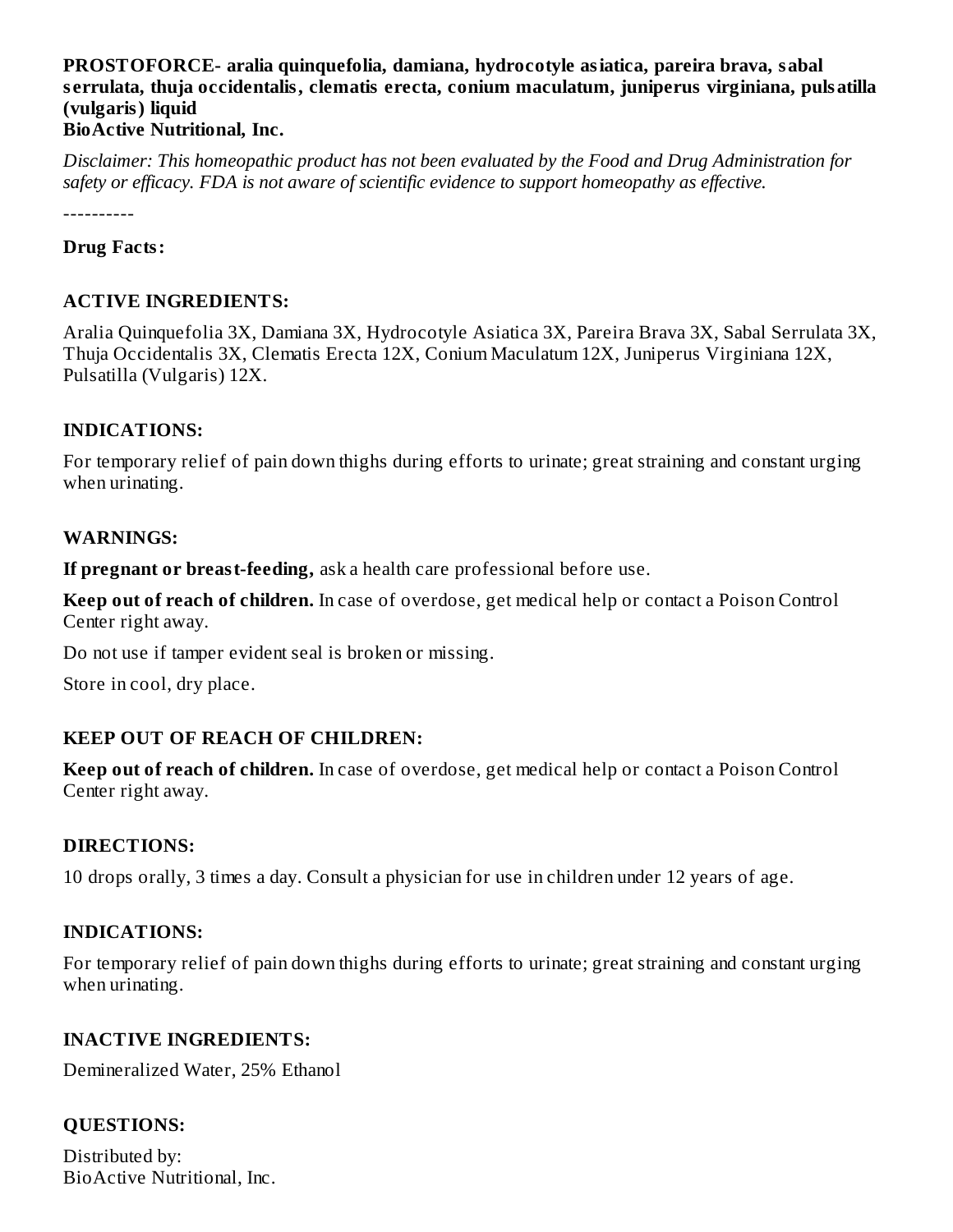1803 N. Wickham Rd. Melbourne, FL 32935 bioactivenutritional.com

### **PACKAGE LABEL DISPLAY:**

**BIO**Active **Nutritional**

**PROSTOFORCE**

### **HOMEOPATHIC**

**1 FL OZ (30 ml)**

# **EBIOActiveNutritional**

**WARNINGS:** If pregnant or breast-feeding, ask a health care professional before use. Keep out of reach of children. In case of overdose, get medical help or contact a Poison Control Center right away. Do not use if tamper evident seal is broken or missing. Store in a cool, dry place.

### LOT:

Distributed by: BioActive Nutritional, Inc. 1803 N. Wickham Rd. Melbourne, FL 32935 bioactivenutritional.com

## **PROSTOFORCE**

### **HOMEOPATHIC**

### **ACTIVE INGREDIENTS:**

Aralia Quinquefolia 3X, Damiana 3X, Hydrocotyle Asiatica 3X, Pareira Brava 3X, Sabal Serrulata 3X, Thuja Occidentalis 3X, Clematis Erecta 12X, Conium Maculatum 12X, Juniperus Virginiana 12X, Pulsatilla 12X.

> **INACTIVE INGREDIENTS:** Demineralized Water, 25% Ethanol

## 1 FL OZ (30 ml)

### **INDICATIONS:**

For temporary relief of pain down thighs during efforts to urinate; great straining and constant urging when urinating.

### **DIRECTIONS:**

10 drops orally, 3 times a day. Consult a physician for use in children under 12 years of age.

### **PROSTOFORCE**

aralia quinquefolia, damiana, hydrocotyle asiatica, pareira brava, sabal serrulata, thuja occidentalis, clematis erecta, conium maculatum, juniperus virginiana, pulsatilla (vulgaris) liquid

| <b>Product Information</b>     |                |                    |                |  |
|--------------------------------|----------------|--------------------|----------------|--|
| <b>Product Type</b>            | HUMAN OTC DRUG | Item Code (Source) | NDC:43857-0505 |  |
| <b>Route of Administration</b> | ORAL           |                    |                |  |

### **Active Ingredient/Active Moiety**

| <b>Ingredient Name</b>                                                                                              | <b>Basis of Strength</b>                    | Strength                        |
|---------------------------------------------------------------------------------------------------------------------|---------------------------------------------|---------------------------------|
| AMERICAN GINSENG (UNII: 8W75VCV53Q) (AMERICAN GINSENG -<br>UNII:8 W75 VC V53Q)                                      | AMERICAN GINSENG                            | $3$ [hp_X]<br>in $1 mL$         |
| <b>TURNERA DIFFUSA LEAFY TWIG (UNII: RQ2CFA7WWJ) (TURNERA DIFFUSA LEAFY</b><br>TWIG - UNII:RQ2CFA7WWJ)              | <b>TURNERA DIFFUSA LEAFY</b><br><b>TWIG</b> | $3 [hp_X]$<br>in $1 \text{ mL}$ |
| CENTELLA ASIATICA (UNII: 7M867G6T1U) (CENTELLA ASIATICA -<br>UNII:7M867G6T1U)                                       | CENTELLA ASIATICA                           | $3 [hp_X]$<br>in $1 mL$         |
| <b>CHO NDRO DENDRO N TO MENTO SUM ROOT (UNII: 395A3P448Z)</b><br>(CHONDRODENDRON TOMENTOSUM ROOT - UNII:395A3P448Z) | <b>CHONDRODENDRON</b><br>TOMENTO SUM ROOT   | $3$ [hp_X]<br>in $1 mL$         |
| <b>SAW PALMETTO</b> (UNII: J7WWH9M8QS) (SAW PALMETTO - UNII:J7WWH9M8QS)                                             | SAW PALMETTO                                | $3$ [hp_X]<br>in $1 mL$         |